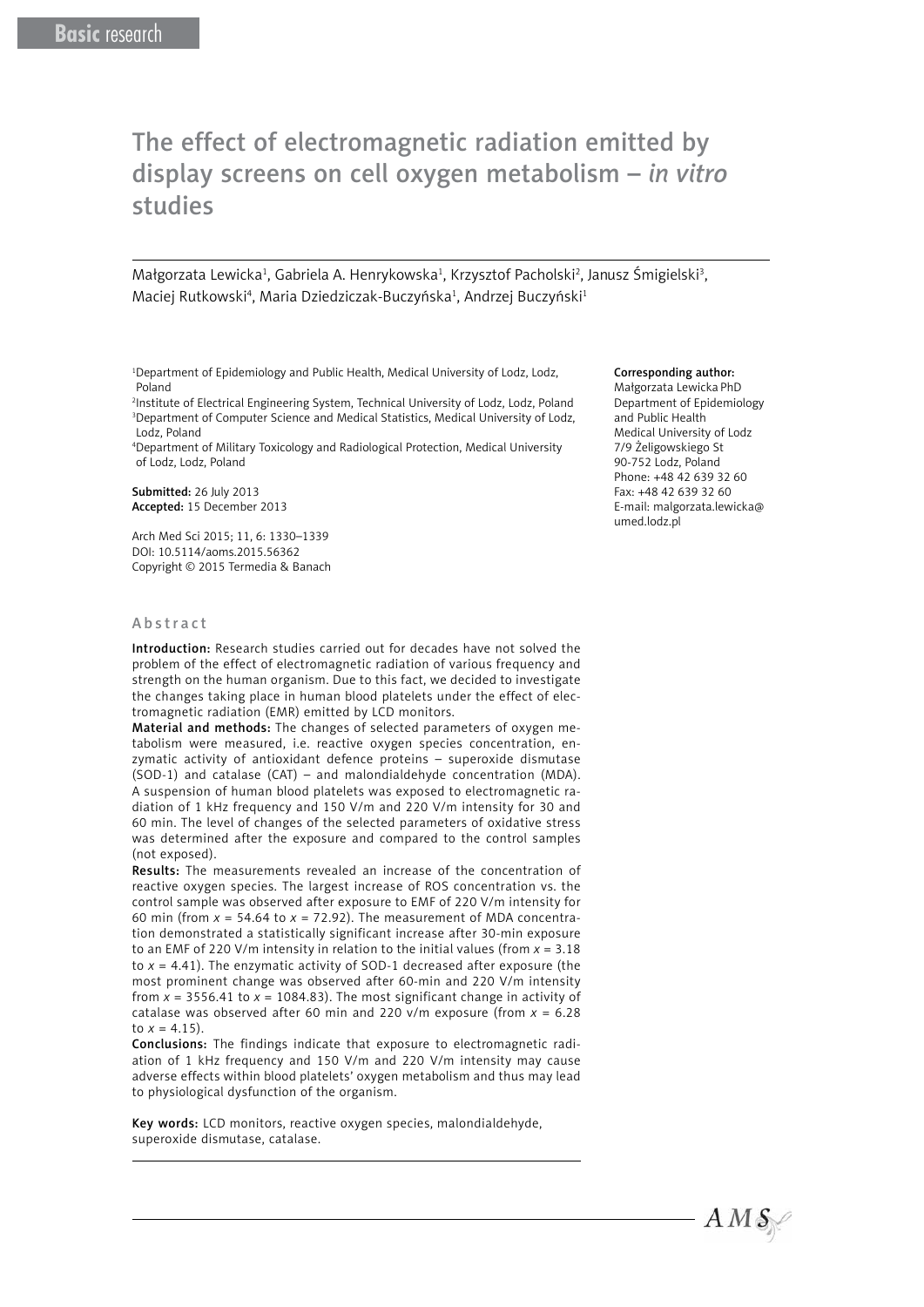## Introduction

Studies on the effect of electromagnetic radiation (EMR) of different parameters on living organisms have been carried out for years. Already at the beginning of the 1960s, in the Soviet Union, Asanowi and Rakov determined the effect of this factor on the health of workers staying close to a power transmission line and exposed to an electric field of the intensity up to 26 kV/m. The results of these studies demonstrated that this kind of exposure can cause functional disorders within the autonomic and central nervous system [1]. Other studies concerned the effect of EMR on different systems and organs and on their functions in living organisms as well as on subjective ailments, e.g. fatigue, headache, dizziness, nausea, sleep disorder, loss of appetite, and irritation. The results of some of these studies did not demonstrate a negative effect of EMR on human health and life [2–4].

Due to the fact that the results of scientific studies are ambiguous and that there are few studies carried out on human cells, especially regarding extremely low frequency (ELF) and electrical components of the field, the authors decided to investigate the effect of EMR emitted by LCD monitors on the parameters of oxidative stress in human blood platelets. Oxidative stress, defined as an imbalance of the pro-oxidant/antioxidant equilibrium, arises due to uncontrolled increase of reactive oxygen species (ROS) production and to the change of enzymatic activity of antioxidant defence proteins, e.g. superoxide dismutase and catalase.

The aim of the study was to determine changes taking place in blood platelets under the effect of electromagnetic radiation generated by common-

ly used LCD monitors. This radiation is characterized by 1 kHz frequency and 150 V/m intensity at a distance of 30 cm from the monitor screen and 220 V/m at 15 cm. The tested sample was exposed to the electromagnetic field for 30 and 60 min. The following parameters of blood platelet oxygen metabolism were investigated: ROS concentration, enzymatic activity of superoxide dismutase (SOD-1), enzymatic activity of catalase, and concentration of malondialdehyde (MDA) – a marker of membrane lipid peroxidation.

# Material and methods

## Sample preparation

A suspension of human blood platelets at the concentration of  $1 \times 10^9$ /cm<sup>3</sup>, obtained by manual apheresis from whole blood, was the material for the study. The preparation was obtained from the Blood Donation Centre from voluntary blood donors who underwent medical examinations (those who had contraindications for blood drawing were excluded) and laboratory tests typical for blood donors were performed. Blood donors were healthy people, not taking any medication, staying on a mixed, average-calorie diet aged 25–45. The blood was transported to the laboratory in a box shielding against any radiation material.

## Exposure condition setting and instruments

In a laboratory stand designed for reconstruction of the parameters of electromagnetic radiation generated by display screens (1 kHz, 150 V/m, 220 V/m), a flat capacitor was the source of the electromagnetic field (Figure 1). Requirements of



Figure 1. Laboratory stand designed for reconstruction of the parameters of electromagnetic radiation generated by display screens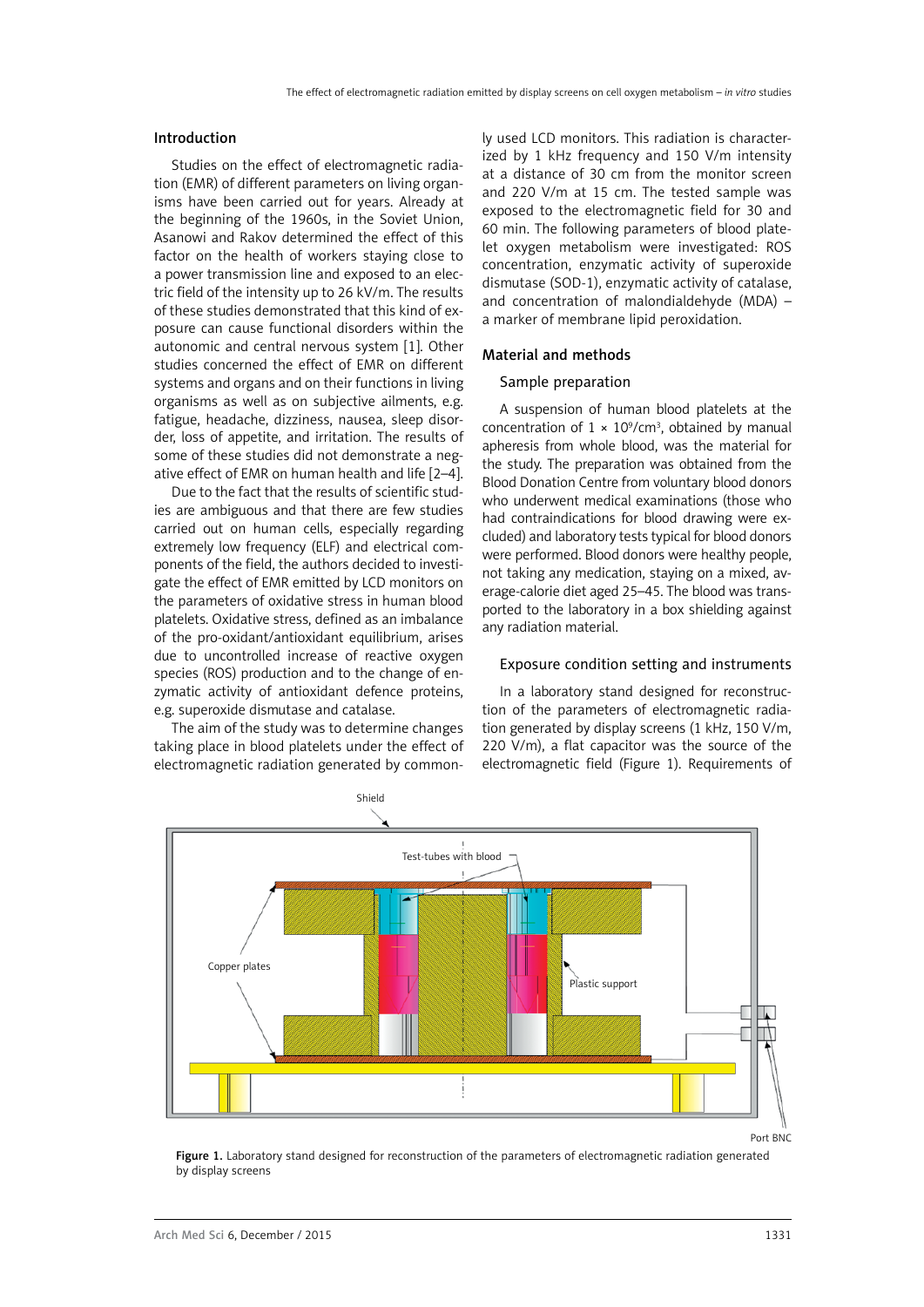the TCO (the Swedish Confederation of Professional Employees) and MPR (the National Board for Measurement and Testing) specify strict conditions for the measurement of exposure. The authors measured the field by the measurement procedure at the location of points placed in front of the monitor.

When electromagnetic radiation of low frequency is tested, the electric and magnetic components should be investigated independently. Monitors with liquid crystal screens produce non-sinusoidal electromagnetic fields, with the dominant electric component, due to control of power semiconductor chips. Significant fields as regards their effect on the human body are fields with frequency of lower power consumption and voltage switching power supply, with superimposed oscillation dampened RLC circuits, which act as voltage ripple smoothing filters. The source of the signal simulating shape of the field generated by the LCD was the programmable generator Hameg 8010, which is amplified by the measuring amplifier W-320, and the source of the electric field was a flat capacitor arrangement. The capacitor was formed by two circular copper plates positioned over and under a plastic support in which 8 polyethylene tubes containing the tested preparation were inserted into holes made symmetrically on the circumference of the circle, the diameter of which was smaller than that of the capacitor plates so that the electrical component of the field acting on the tubes was homogeneous in nature. The tested preparation was placed in polyethylene tubes, each containing 3 ml of the preparation. The temperature in the laboratory stand was at the same level all the time, i.e. +24/+25°C. Preserving constant conditions of the environment, the preparation was exposed to the activity of the electromagnetic field of 1 kHz frequency and 150 V/m intensity (corresponding to a distance of 30 cm from the monitor) and 220 V/m intensity (corresponding to a distance of 15 cm from the monitor) for 30 and 60 min. The exposure of the platelets to the radiation was done on the day they were collected from the Blood Donation Centre.

# Measurement of reactive oxygen species and antioxidant activity of superoxide dismutase, catalase and malondialdehyde concentration

The selected parameters of oxidative stress were measured before and immediately after the exposure. The level of ROS generation, enzymatic activity of antioxidant defence proteins (superoxide dismutase and catalase) and the concentration of malondialdehyde (MDA) as a marker of lipid peroxidation were determined. Chemiluminescence (emission of light as the result of chemical reaction) was used to determine ROS concentration. After stimulation of platelet-activating factor there occurs simultaneous increase of cell metabolism associated with an elevated demand for oxygen. It results in oxidative burst generating reactive oxygen species which initiate a cascade of reactions leading to formation of different compounds which in turn lose their energy in the form of light radiation. This emission of light (chemiluminescence) accompanying oxidative burst was measured using a Lumicom luminometer (HAMILTON) connected to an IBM PC. Simultaneously sequential measurement was performed for 6 samples for 30 min. The tested samples consisted of 200 μl of blood platelet suspension of the concentration  $1 \times 10^9$ /cm<sup>3</sup>, 20 µl of luminol, and 780 µl of phosphate-buffered saline (PBS) (a buffer solution of salt to pH 7.2). The obtained results were compared with the control sample of 200 μl of platelet suspension not exposed to an electromagnetic field (EMF), 20 μl of luminol, and 780 μl of PBS. We used 36 control samples and 36 exposed samples.

A CARY 100 BIO spectrophotometer (VARIAN) was used for the measurement of superoxide dismutase activity at 480 nm wavelength. Absorbance in the control and study samples was measured every minute at +25°C for 5 min. The study samples were obtained by adding 0.2  $cm<sup>3</sup>$  of platelet suspension at the concentration of  $1 \times 10^9$ /cm<sup>3</sup>, 0.8  $cm<sup>3</sup>$  of redistilled water cooled to  $+4^{\circ}$ C and 0.5 cm<sup>3</sup> of 96%  $C_2H_5OH$  and 0.25 cm<sup>3</sup> chloroform. The obtained mixture was shaken for 2 min and then centrifuged at  $4200 \times g$  at  $+4^{\circ}$ C for 10 min. After centrifugation, the enzyme remained in the upper layer of the suspension. Then 0.2 cm<sup>3</sup> of supernatant was transferred into glass tubes together with 2.6  $cm<sup>3</sup>$  of 0.05M carbonate buffer of pH 10.2 and 0.2 cm<sup>3</sup> of adrenaline. The blind test did not contain supernatant; the carbonate buffer was used instead. The values were presented in U/g of platelet protein. The amount of enzyme which causes 50% inhibition at the maximal increase of absorbance by 0.025 of unit/min on a rectilinear segment of adrenochrome formation at +25°C at 480 nm is defined as a unit of SOD activity [5]. We used 37 control and exposed samples.

To determine the catalase enzymatic activity, the suspension of blood platelets was frozen and thawed several times before the cell disintegration occurred. After centrifugation of the whole system at 4200× g at +4°C for 10 min, a clear supernatant was obtained.

The measurement was performed using a CARY 100 BIO (VARIAN) spectrophotometer at 240 nm wavelength at +25°C and absorbance was measured every minute for 5 min. The control sample contained  $3 \text{ cm}^3$  of 0.05 M phosphate buffer, whereas the study sample contained 2  $cm<sup>3</sup>$ of 0.05 M phosphate buffer, 50 μl of supernatant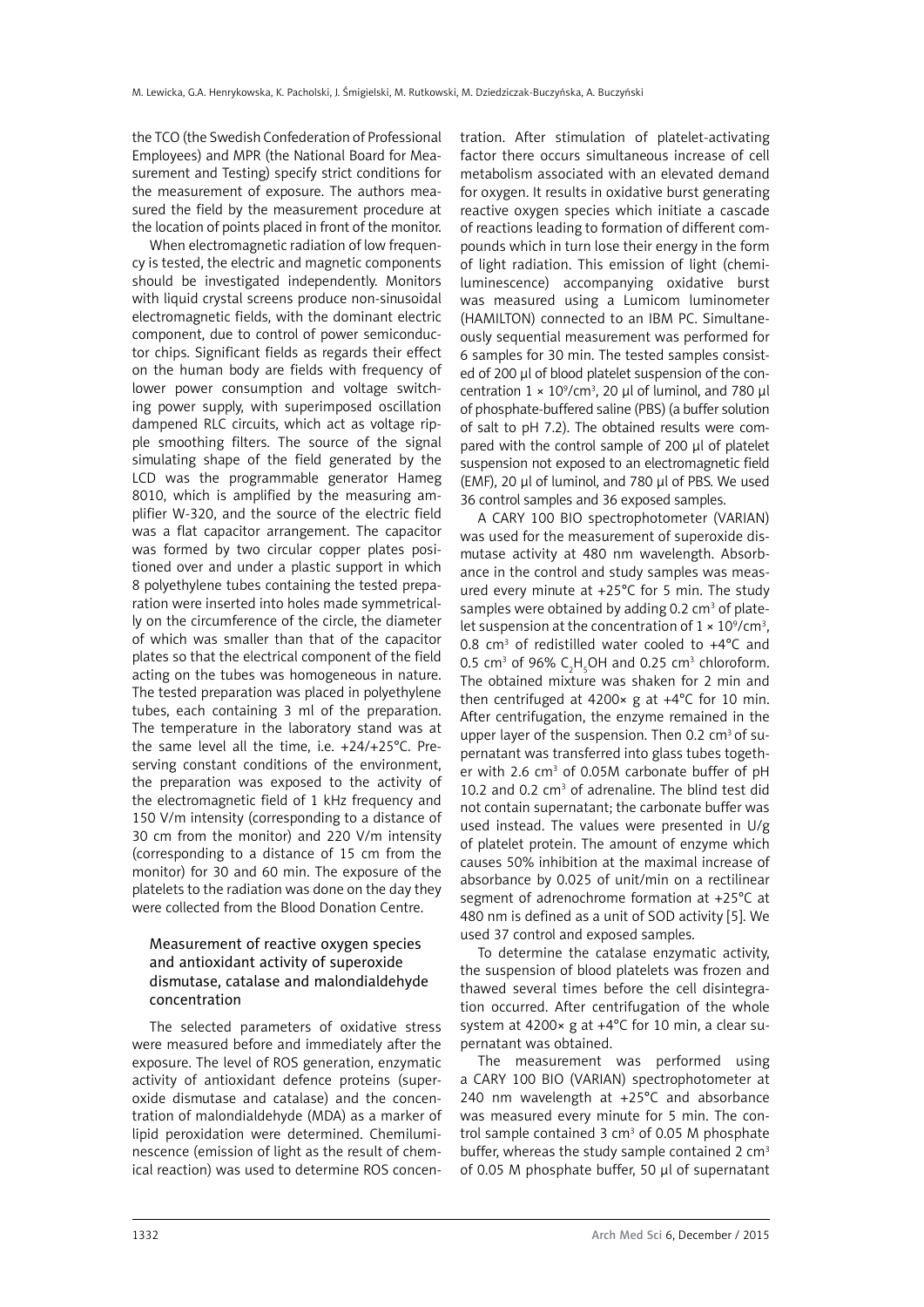and 1 cm $^3$  of 0.1%  $\text{H}_{\text{2}}\text{O}_{\text{2}}$ . The obtained values were presented in Bergmeyer units per gram of platelet protein. One Bergmeyer unit (U) determines the amount of catalase which decomposes 1 g of  $\mathsf{H}_2\mathsf{O}_2$ per min at +25°C at pH 7.0 [6]. We used 37 control and exposed samples.

The concentration of malondialdehyde was determined by measuring the absorbance on the CARY 100 BIO spectrophotometer (VARIAN) at 532 nm wavelength vs. the control sample  $(1.8 \text{ cm}^3)$  $PBS + 0.4$  cm<sup>3</sup> thiobarbituric acid). The study sample was prepared by adding 1  $cm<sup>3</sup>$  of 20% trichloroacetic acid (TCA) to 1 cm<sup>3</sup> of blood platelet suspension at the concentration of  $1 \times 10^9$ /cm<sup>3</sup>; then the mixture was shaken for 1 h at +4°C and centrifuged at 4200 $\times$  g at +4 $\degree$ C for 15 min. To 1.8 cm<sup>3</sup> of the obtained supernatant 0.4  $cm<sup>3</sup>$  of 0.12 M thiobarbituric acid was added. The mixture was placed in a boiling water bath for 15 min. After cooling, the obtained solution was centrifuged at 3000× g for 10 min at room temperature. The obtained results were expressed in nmol/10<sup>9</sup> of platelets [7]. We used 36 control and exposed samples.

## Statistical analysis

The following statistical parameters were determined for each of the characteristics in the study groups: arithmetic mean, standard deviation, median modal, and skewness coefficient. The obtained results were analysed using a nonparametric Kruskal-Wallis ANOVA rank test equivalent to analysis of variance and Mann-Whitney *U* test to compare the variables between the groups. The analysis of empirical distributions of the tested parameters was performed with Shapiro-Wilk W test. The value of *p* < 0.05 was considered the level of significance.

### Results

In the *in vitro* study, oxygen activity in blood platelets, expressed by the concentration of reactive oxygen species, stimulated by the electromagnetic field generated by monitor screens, increased significantly compared to the control values (Figure 2). The largest increase of ROS concentration vs. the control sample was observed after exposure to EMF of 220 V/m intensity for 60 min (from  $x = 54.64$  to  $x = 72.92$ ). After exposure to EMF of



Figure 2. Concentration of reactive oxygen species in blood platelets exposed to electromagnetic radiation dependent on the intensity and exposure time  $(n = 36)$ 

Table I. Statistical analysis of changes in levels of reactive oxygen species in blood platelets exposed to electromagnetic radiation of defined parameters and exposure time

| Name of the              | Control<br>group                                                                                                                                                                                                                                                                                                                  | Exposure to electromagnetic radiation of the parameters and time |                                                      |                                                       |                                                             |
|--------------------------|-----------------------------------------------------------------------------------------------------------------------------------------------------------------------------------------------------------------------------------------------------------------------------------------------------------------------------------|------------------------------------------------------------------|------------------------------------------------------|-------------------------------------------------------|-------------------------------------------------------------|
| characteristic           |                                                                                                                                                                                                                                                                                                                                   | Intensity:<br>150 V/m (30 cm),<br>30 min<br>Group I              | Intensity:<br>150 V/m (30 cm),<br>60 min<br>Group II | Intensity:<br>220 V/m (15 cm),<br>30 min<br>Group III | Intensity:<br>220 V/m (15 cm),<br>60 min<br><b>Group IV</b> |
| Number of<br>individuals | 36                                                                                                                                                                                                                                                                                                                                | 36                                                               | 36                                                   | 36                                                    | 36                                                          |
| Minimum                  | 45.45                                                                                                                                                                                                                                                                                                                             | 56.63                                                            | 65.73                                                | 66.01                                                 | 63.21                                                       |
| Maximum                  | 65.95                                                                                                                                                                                                                                                                                                                             | 68.72                                                            | 70.87                                                | 68.96                                                 | 75.94                                                       |
| Median                   | 54.64                                                                                                                                                                                                                                                                                                                             | 61.06                                                            | 68.10                                                | 67.36                                                 | 72.92                                                       |
| Arithmetic mean          | 54.87                                                                                                                                                                                                                                                                                                                             | 61.76                                                            | 68.30                                                | 67.43                                                 | 70.83                                                       |
| <b>SD</b>                | 6.16                                                                                                                                                                                                                                                                                                                              | 3.98                                                             | 1.39                                                 | 0.82                                                  | 4.34                                                        |
| Skewness                 | $-0.04$                                                                                                                                                                                                                                                                                                                           | 0.46                                                             | 0.29                                                 | 0.34                                                  | $-0.62$                                                     |
| Statistical analysis     | Test Anova rang Kruskala Wallisa $H = 145.42$ , $p < 0.001$<br>Test $Z^{k,l}$<br>$=-4,56, p < 0.001$<br>.<br>Manna-Whitneya<br>Test Zk, II<br>$=-7.29, p < 0.001$<br>.<br>Manna-Whitneva<br>Test Z <sup>k,III</sup> .<br>$=-7.30, p < 0.001$<br>Manna-Whitneya<br>$=-7,11, p < 0.001$<br>Test Z <sup>k,IV</sup><br>Manna-Whitneya |                                                                  |                                                      |                                                       |                                                             |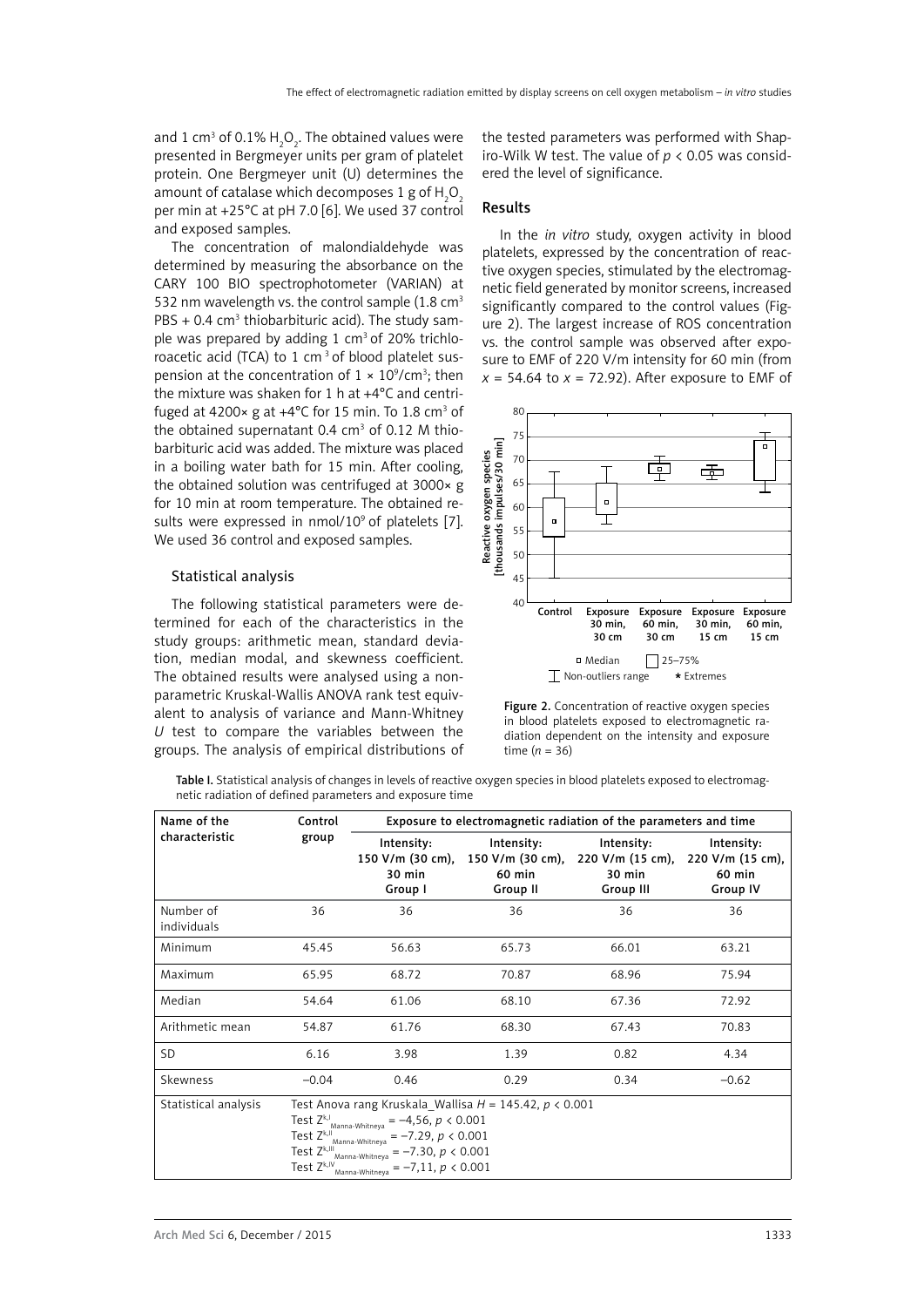

Figure 3. Enzymatic activity of superoxide dismutase (SOD-1) in blood platelets exposed to electromagnetic field dependent on the intensity and exposure time  $(n = 37)$ 

150 V/m intensity the concentration of ROS increased in relation to the initial values from  $x =$ 54.64 to  $x = 61.06$  (30-min exposure) and to  $x =$ 68.10 (60-min exposure). After 30-min exposure to the field of 220 V/m intensity the concentration of ROS increased from *x* = 54.64 to *x* = 67.36 (Table I).

The enzymatic activity of superoxide dismutase in blood platelets decreased significantly in relation to the control values after exposure to EMF of both intensity 150 V/m and 220 V/m, regardless of the exposure time (Figure 3). The most prominent change of this enzyme activity in relation to the control sample was observed after 60-min exposure to the field of 220 V/m intensity (from  $x = 3556.41$  to  $x = 1084.83$ ). However, after 30-



Figure 4. Enzymatic activity of catalase (CAT) in blood platelets exposed to electromagnetic radiation dependent on the intensity and exposure time (*n* = 37)

min exposure to the field of this intensity the activity of the enzyme decreased from  $x = 3556.41$ to  $x = 1364.78$ . After 30-min exposure to EMF of 150 V/m intensity the decrease of superoxide dismutase activity was noted from the initial value *x* = 3556.41 to *x* = 1933.06. After 60-min exposure to the field of this intensity the value of SOD activity decreased to  $x = 1906.75$  (Table II).

The activity of catalase in blood platelets exposed to electromagnetic radiation increased after both 30-min exposure (from  $x = 6.28$  to  $x = 6.91$ ) and 60-min exposure (from  $x = 6.28$  to  $x = 7.77$ ) at the field intensity 150 V/m in relation to the control values (Figure 4). During 30-min exposure to EMF of 220 V/m intensity, the activity of cata-

Table II. Statistical analysis of the enzyme activity of superoxide dismutase (SOD-1) in blood platelets treated with electromagnetic radiation of the defined parameters and the time of exposure

| Name of the<br>characteristic | Control<br>group                                                                                                                                                                                                                                                                                                                                | Exposure to electromagnetic radiation of the parameters and time |                                                      |                                                       |                                                      |  |
|-------------------------------|-------------------------------------------------------------------------------------------------------------------------------------------------------------------------------------------------------------------------------------------------------------------------------------------------------------------------------------------------|------------------------------------------------------------------|------------------------------------------------------|-------------------------------------------------------|------------------------------------------------------|--|
|                               |                                                                                                                                                                                                                                                                                                                                                 | Intensity:<br>150 V/m (30 cm),<br>30 min<br>Group I              | Intensity:<br>150 V/m (30 cm),<br>60 min<br>Group II | Intensity:<br>220 V/m (15 cm),<br>30 min<br>Group III | Intensity:<br>220 V/m (15 cm),<br>60 min<br>Group IV |  |
| Number of individuals         | 37                                                                                                                                                                                                                                                                                                                                              | 37                                                               | 37                                                   | 37                                                    | 37                                                   |  |
| Minimum                       | 1757.79                                                                                                                                                                                                                                                                                                                                         | 463.97                                                           | 406.63                                               | 436.65                                                | 225.50                                               |  |
| Maximum                       | 5638.57                                                                                                                                                                                                                                                                                                                                         | 3515.10                                                          | 3264.86                                              | 2507.60                                               | 2206.04                                              |  |
| Median                        | 3556.41                                                                                                                                                                                                                                                                                                                                         | 1933.06                                                          | 1906.75                                              | 1364.78                                               | 1084.83                                              |  |
| Arithmetic mean               | 3429                                                                                                                                                                                                                                                                                                                                            | 1818.98                                                          | 1809.13                                              | 1383.01                                               | 1077.43                                              |  |
| <b>SD</b>                     | 1147.98                                                                                                                                                                                                                                                                                                                                         | 906.41                                                           | 857.38                                               | 623.47                                                | 516.18                                               |  |
| Skewness                      | 0.23                                                                                                                                                                                                                                                                                                                                            | 0.12                                                             | $-0.02$                                              | 0.04                                                  | 0.40                                                 |  |
| Statistical analysis          | Test Anova rang Kruskala_Wallisa $H = 75,81, p < 0.001$<br>$\textsf{Test}\ \mathsf{Z}^{\mathsf{k},\mathsf{l}}$ Manna-Whitneya<br>$= 5.19, p < 0.001$<br>Test $Z^{k,II}$<br>$= 5.39, p < 0.001$<br><br>Manna-Whitneva<br>Test Zk,III<br>$= 6.62, p < 0.001$<br>Manna-Whitneya<br>Test Z <sup>k,IV</sup><br>$= 7.11, p < 0.001$<br>Manna-Whitneva |                                                                  |                                                      |                                                       |                                                      |  |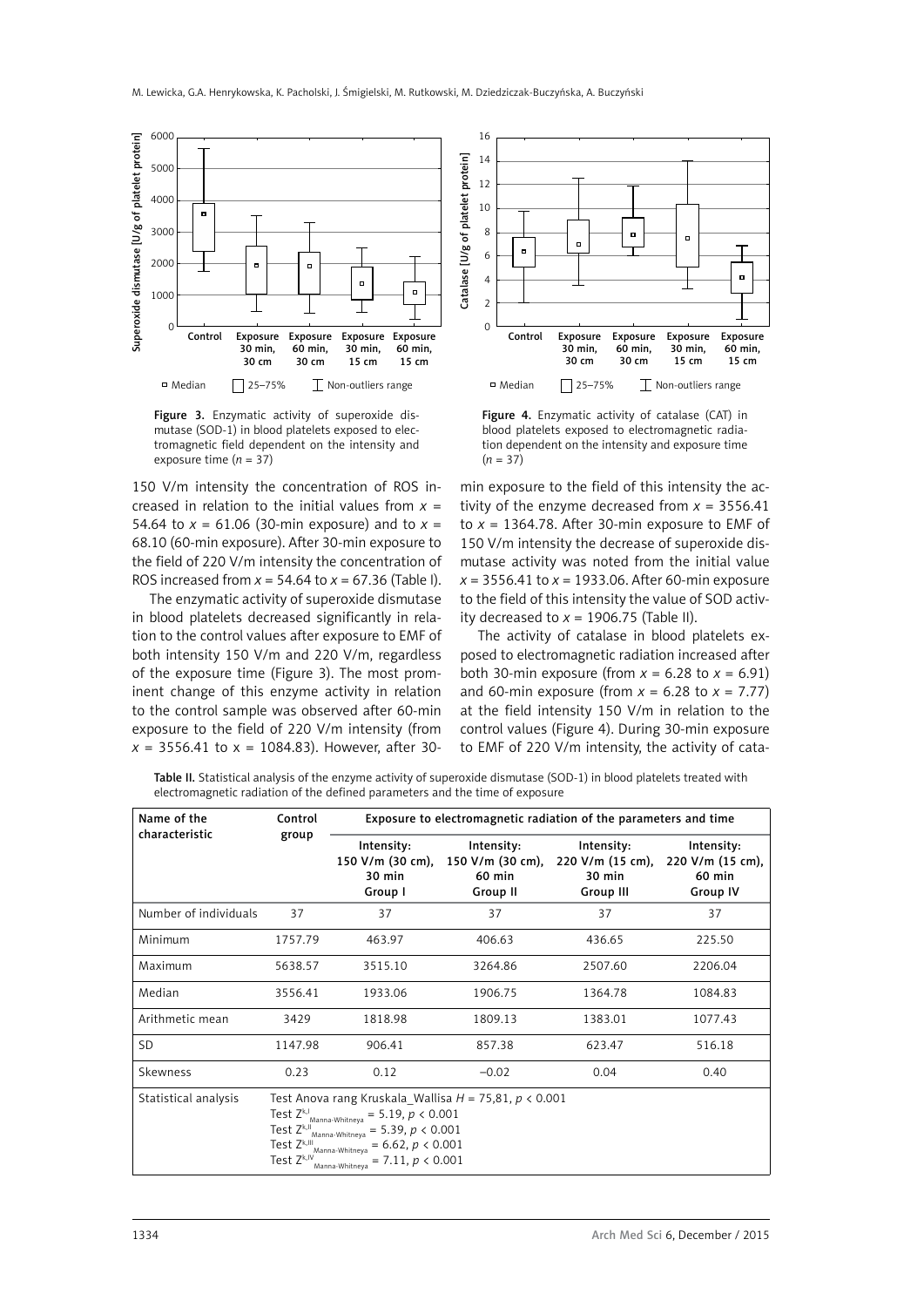| Name of the<br>characteristic | Control<br>group                                           | Exposure to electromagnetic radiation of the parameters and time |                                                      |                                                       |                                                             |
|-------------------------------|------------------------------------------------------------|------------------------------------------------------------------|------------------------------------------------------|-------------------------------------------------------|-------------------------------------------------------------|
|                               |                                                            | Intensity:<br>150 V/m (30 cm),<br>30 min<br>Group I              | Intensity:<br>150 V/m (30 cm),<br>60 min<br>Group II | Intensity:<br>220 V/m (15 cm),<br>30 min<br>Group III | Intensity:<br>220 V/m (15 cm),<br>60 min<br><b>Group IV</b> |
| Number of individuals         | 37                                                         | 37                                                               | 37                                                   | 37                                                    | 37                                                          |
| Minimum                       | 2.02                                                       | 3.46                                                             | 5.96                                                 | 3.23                                                  | 2.02                                                        |
| Maximum                       | 9.73                                                       | 12.55                                                            | 13.40                                                | 14.04                                                 | 6.91                                                        |
| Median                        | 6.28                                                       | 6.91                                                             | 7.77                                                 | 7.45                                                  | 4.15                                                        |
| Arithmetic mean               | 6.26                                                       | 7.46                                                             | 8.11                                                 | 8.15                                                  | 4.14                                                        |
| <b>SD</b>                     | 1.81                                                       | 2.16                                                             | 1.72                                                 | 3.11                                                  | 1.43                                                        |
| Skewness                      | $-0.15$                                                    | 0.70                                                             | 1.08                                                 | 0.17                                                  | 0.07                                                        |
| Statistical analysis          | Test Anova rang Kruskala Wallisa $H = 67.55$ , $p < 0.001$ |                                                                  |                                                      |                                                       |                                                             |

Table III. Statistical analysis of enzyme activity of catalase in blood platelets exposed to electromagnetic radiation of defined parameters and exposure time

Statistical analysis Test Anova rang Kruskala\_Wallisa *H* = 67.55, *p* < 0.001

Test  $Z^{k,l}$ <sub>Manna-Whitneya</sub> = -2.17,  $p < 0.05$ 

Test  $Z^{k,II}$ <sub>Manna-Whitneya</sub> = -3.93,  $p < 0.001$ 

Test  $Z^{k,III}$ <sub>Manna-Whitneya</sub> = -2.51,  $p < 0.05$ 

```
Test Z^{k,N}<sub>Manna-Whitneya</sub> = 4.71, p < 0.001
```
lase increased significantly in relation to the initial values (from  $x = 6.28$  to  $x = 7.45$ ), whereas after 60-min exposure it decreased significantly (from  $x = 6.28$  to  $x = 4.15$ ) (Table III).

The measurement of malondialdehyde concentration demonstrated a statistically significant increase in blood platelets after 30-min exposure to an electromagnetic field of 220 V/m intensity in relation to the initial values (from *x* = 3.18 to  $x = 4.41$ ) (Figure 5, Table IV).

## Discussion

Assessment of risks from electromagnetic fields based on *in vitro* studies seems to be one of the most authoritative and reliable methods. It is known that low-frequency radiation penetrates deep into the tissue and is absorbed to a small extent by the surrounding cellular environment. It is also known that changes taking place at the cellular level account for the response of an organism as a whole. The production of toxic reactive oxygen species and the mechanisms for their neutralization determine the pro-oxidant-antioxidant balance. Disruption of this balance leads to pathologies because reactive oxygen species react with components of the cells. These reactions can have adverse and even dangerous health effects, and they can cause the so-called free radical diseases. Pathological implications of ROS and oxidative stress reactions include, among others, atherosclerosis, diabetes [8], rheumatoid arthritis, multiple sclerosis, and Parkinson's disease, in which increased ROS production by phagocytes and an elevated plasma MDA level were observed [9]. Other studies also proved that ROS and anti-



Figure 5. Concentration of malondialdehyde (MDA) in blood platelets exposed to electromagnetic radiation dependent on the intensity and exposure time (*n* = 37)

oxidants stimulate HIV replication in an organism [10]. In the opinion of other researchers, ROS level could be a universal indicator, which does not exclude the individualized approach in each episode of infective endocarditis (IE). The ROS may have a particular implication in high-risk patients, especially when the assays of inflammatory markers are confusing [11].

In children, hydrocephalus, Down's syndrome, autism, brain injury and brain cancer are associated with oxidative stress [12]. Another study revealed increased levels of MDA and CO levels in the chronic fatigue syndrome (CFS) group. The researchers concluded that oxidative stress is present in the group of CFS patients [13].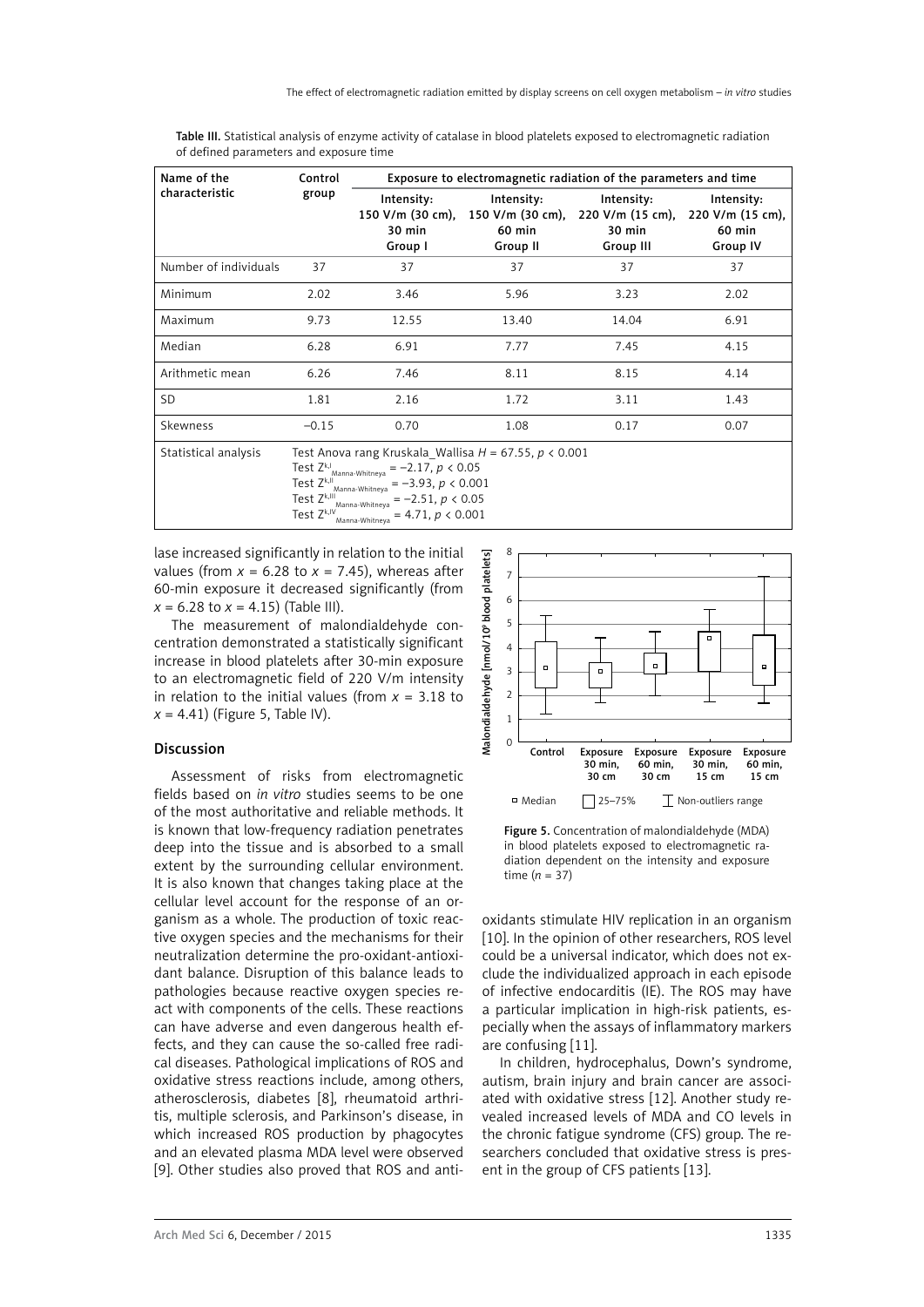| Name of the           | Control                                                                                                                                                                                                                                                                                                                                          | Exposure to electromagnetic radiation of the parameters and time |                                                      |                                                       |                                                      |
|-----------------------|--------------------------------------------------------------------------------------------------------------------------------------------------------------------------------------------------------------------------------------------------------------------------------------------------------------------------------------------------|------------------------------------------------------------------|------------------------------------------------------|-------------------------------------------------------|------------------------------------------------------|
| characteristic        | group                                                                                                                                                                                                                                                                                                                                            | Intensity:<br>150 V/m (30 cm),<br>30 min<br>Group I              | Intensity:<br>150 V/m (30 cm),<br>60 min<br>Group II | Intensity:<br>220 V/m (15 cm),<br>30 min<br>Group III | Intensity:<br>220 V/m (15 cm),<br>60 min<br>Group IV |
| Number of individuals | 36                                                                                                                                                                                                                                                                                                                                               | 36                                                               | 36                                                   | 36                                                    | 36                                                   |
| Minimum               | 1.20                                                                                                                                                                                                                                                                                                                                             | 1.69                                                             | 2.01                                                 | 1.74                                                  | 1.66                                                 |
| Maximum               | 5.41                                                                                                                                                                                                                                                                                                                                             | 9.65                                                             | 5.24                                                 | 5.67                                                  | 7.04                                                 |
| Median                | 3.18                                                                                                                                                                                                                                                                                                                                             | 3.00                                                             | 3.24                                                 | 4.41                                                  | 3.24                                                 |
| Arithmetic mean       | 3.15                                                                                                                                                                                                                                                                                                                                             | 3.25                                                             | 3.37                                                 | 4.00                                                  | 3.48                                                 |
| <b>SD</b>             | 1.24                                                                                                                                                                                                                                                                                                                                             | 1.46                                                             | 0.73                                                 | 1.15                                                  | 1.35                                                 |
| Skewness              | 0.01                                                                                                                                                                                                                                                                                                                                             | 2.78                                                             | 0.64                                                 | $-0.55$                                               | 0.66                                                 |
| Statistical analysis  | Test Anova rang Kruskala Wallisa $H = 13.23$ , $p < 0.01$<br>$\textsf{Test}\ \mathsf{Z}^{\mathsf{k},\mathsf{l}}$ Manna-Whitneya<br>$= 0.16, p > 0.05$<br>$=-0.87, p > 0.05$<br>Test Zk,II<br>.<br>Manna-Whitneya<br>$=-2.86, p < 0.01$<br>Test Z <sup>k,III</sup> .<br>.<br>Manna-Whitneya<br>$=-0.75, p > 0.05$<br>Test Zk,IV<br>Manna-Whitneva |                                                                  |                                                      |                                                       |                                                      |

Table IV. Statistical analysis of changes in levels of malondialdehyde in blood platelets exposed to electromagnetic radiation of defined parameters and exposure time

In our studies determining the effect of electromagnetic radiation of 1 kHz frequency and 150 V/m intensity (occurring at the distance of 30 cm from the monitor) and 220 V/m (occurring at the distance of 15 cm from the monitor) on oxygen metabolism of blood platelets, a statistically significant increase was observed in the concentration of ROS regardless of the parameters and the exposure time. Their highest increase in relation to the control sample was observed after exposure to an electromagnetic field of 220 V/m intensity for 60 min. The results of the measurement of ROS generation are a proof of the negative impact of the electromagnetic field generated by LCD monitors on the human organism. It is particularly harmful during long work with a computer or other appliances with an LCD monitor when the head is at a distance of 15 cm from the screen.

Other researchers who investigated the impact of electromagnetic radiation of extremely low frequency (ELF, 3 Hz – 3 kHz) obtained similar results. Canseven *et al.* observed in their studies the effect of a low frequency electromagnetic field (50 Hz and 1, 2 and 3 mT) on the level of free radicals, the natural antioxidant system and respiratory burst system activities in the heart and liver of guinea pigs. They demonstrated that the intensity and exposure time have an impact on increased production of free radicals and on the changes in the activity of antioxidant enzymes [14].

Furthermore, Chu *et al.* in their studies on the effect of EMF of 60 Hz frequency and 2.3 mT induction on rat cerebellar cells demonstrated the increase of ROS with simultaneous decrease of SOD activity after 3-hour exposure [15]. Superoxide dismutase (SOD-1), protecting a cell against the cytotoxic effect of the superoxide anion radical, was another tested parameter. A reaction was carried out of superoxide anion dismutation to molecular oxygen and hydrogen peroxide. The superoxide anion radical is a very dangerous compound, mainly due to the relatively long half-life, and it diffuses easily from the place of its formation to other cellular structures. Many studies have reported the change of superoxide dismutase activity under the effect of electromagnetic radiation of different parameters. Exposing erythrocytes and blood platelets to electromagnetic radiation generated by cellular phones, lower levels of superoxide dismutase enzymatic activity were determined [16].

Xie *et al.* in their studies noted a decrease of SOD activity in human cells exposed to 12-hour EMF of 200 kV/m and 400 kV/m intensity. They also observed an increase of MDA concentration in these cells [17].

The measurement of superoxide dismutase enzymatic activity in our studies demonstrated its decrease in relation to the control values after exposure to an EMF of both 150 V/m and 220 V/m intensity regardless of the exposure time. The observed changes in the activity of this antioxidant defence protein confirmed that under the effect of electromagnetic radiation generated by LCD monitors there occurs a process of uncontrolled generation of reactive oxygen species. The subsequently observed significant decrease of superoxide dismutase activity was probably caused by the excessively high amount of ROS generated due to electromagnetic radiation. The results of the studies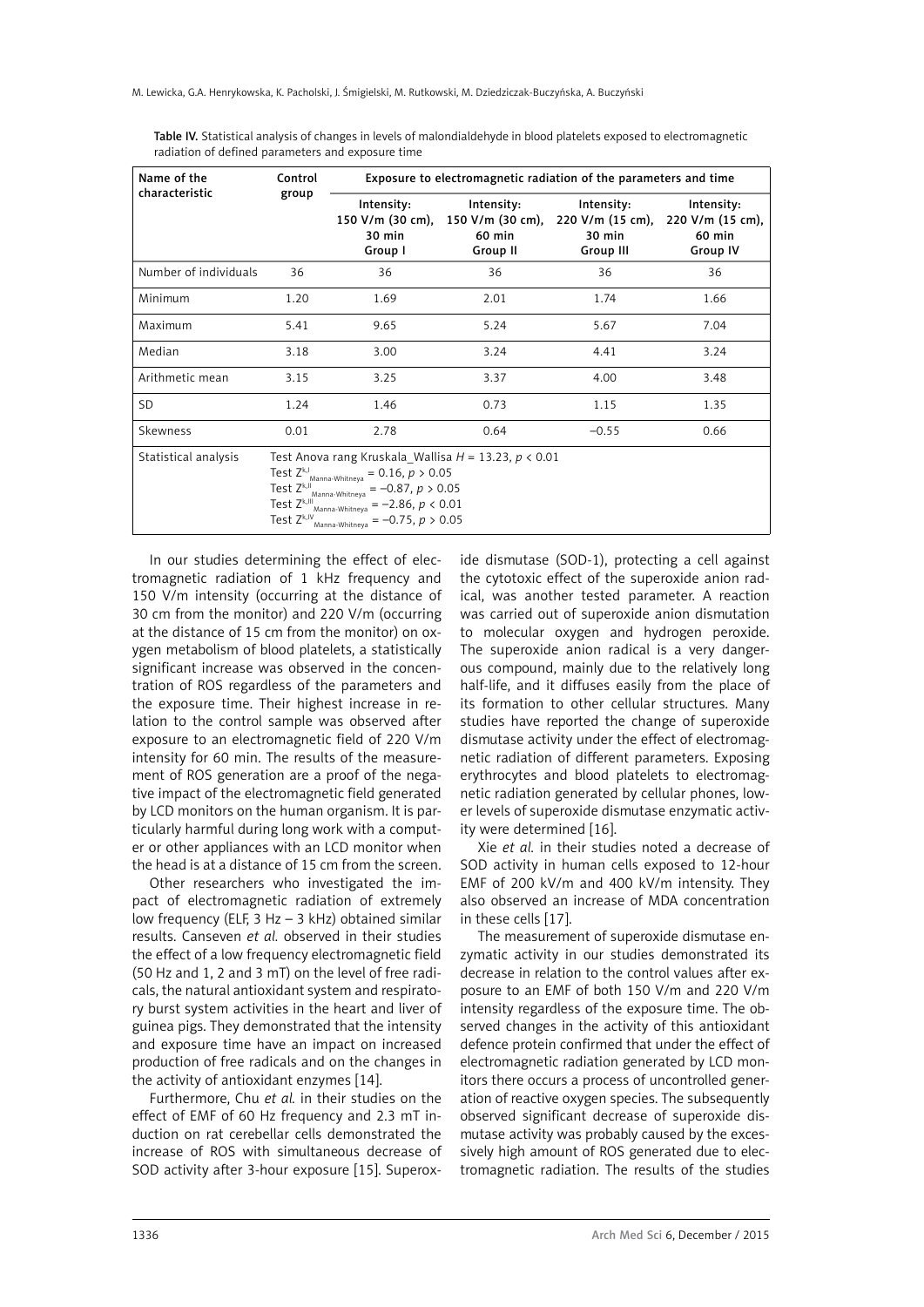also revealed a correlation between the exposure time and the level of the decrease of SOD activity. During longer – 60-min – exposure the changes in the activity are more pronounced, which proved that together with the increase of exposure time there occurs distinct impairment of pro-oxidant/ antioxidant balance. The results of these studies also reveal a correlation between the field intensity and the intensity of changes in the enzyme. The stronger the magnetic field, the more significant is the decrease in the activity, which in consequence leads to enhanced oxidative stress.

Catalase, the next tested parameter of oxygen metabolism, converts the disproportionate hydrogen peroxide (the substrate of a reaction catalysed by SOD) to water and oxygen. The activity of this enzyme in blood platelets exposed to electromagnetic radiation increased after both 30- and 60-min exposure at the field intensity of 150 V/m in relation to the control values. During 30-min exposure to EMF of 220 V/m intensity, catalase activity increased significantly in relation to the initial values, whereas after 60-min exposure it decreased significantly. The obtained result may point to a compensatory increase of catalase activity in relation to the increase of ROS generation after exposure to electromagnetic radiation. Higher intensity and longer exposure time (60 min) caused impairment of antioxidant defence capacity manifested by a final decrease of catalase activity below the value of the control sample. Similar results were obtained in the studies evaluating the effect of an electromagnetic field of 1000 Hz frequency and 0.5 mT magnetic induction on catalase activity. It was found to increase significantly after 30-min exposure, which correlated with the increase of reactive oxygen species generation. However, further measurements demonstrated the decrease of this enzyme activity in relation to the values of the control samples [18].

Other researchers reported a decrease of CAT activity after 8-min exposure of rats to EMF of 70 μT induction, which correlated with the decrease of  $\mathsf{H}_\mathsf{2}\mathsf{O}_\mathsf{2}$  concentration [19]. The impairment of pro-oxidant-antioxidant balance manifested by uncontrolled increase of ROS can also lead to lipid peroxidation. It is a process of rapid destruction of cell membranes due to oxidation of their components – phospholipids composed of unsaturated fatty acids. This results in excessive synthesis of lipid peroxides and transformation of polyunsaturated fatty acids into biological active substances. Thus, lipid peroxidation produces numerous consequences such as changes in the structure and fluidity of cell membrane, disturbances in membrane transport, changes in the activity of cell membrane enzymes and damage of protein receptors found in membrane structures [20].

In the course of our studies malondialdehyde (MDA) was used as a marker of lipid peroxidation. It is one of the end-products of this process, belonging to the compounds reacting with thiobarbituric acid. The increase in MDA level in combination with increased ROS generation points to the damage of cell membranes by ROS. A statistically significant increase of MDA level was demonstrated in blood platelets after 30-min exposure to EMF of 220 V/m intensity in relation to the initial values. It proves insufficient adaptation of cellular antioxidant mechanisms which protect, among other things, against oxidation of cell membrane components.

The studies carried out in other centres obtained similar results. Balci *et al.* in an experiment performed on the cells of rat cornea and lens observed a negative effect of radiation on pro-oxidant-antioxidant balance. These authors noted an increase in MDA level in rats exposed to radiation emitted from the distance of 20 cm from the monitor [21]. Lai *et al.* also found that radiation of power frequency and 0.1-0.5 mT induction induced the occurrence of oxidative stress in brain cells of the rat [22].

In another experiment, rats were exposed to a magnetic field of 70 mT intensity, once a day for 8 min for 7 consecutive days. The results demonstrated that the MDA level in plasma increased initially, and after the second week of exposure to the magnetic field it decreased, which the author explained by decreased generation of ROS observed in the experiments. It correlated with the decreased SOD and CAT activity [23].

Countless research studies concerning the impact of electromagnetic radiation of different parameters on the matter prove the negative effect of this factor on health and life of living organisms. Nevertheless, there are studies showing contradictory results as well. Kang *et al.* reported that combined exposure of RF radiation (CDMA at 2 W/ kg plus WCDMA at 2 W/kg for 2 h) did not cause any observable adverse effects on the intracellular ROS level in neuronal cell models: U87 human glioma cells, PC12 rat pheochromocytoma cells, and SH-SY5Y human neuroblastoma cells [24].

Höytö *et al.* also reported no effect in SH-SY5Y and L929 (mouse fibroblasts) cell lines under GSM (SAR of 5 W/kg for 1 h) exposure [25].

In the ELF frequency Kabuto *et al.* reported no effect following exposure of mice to ELF-EMFs (60 Hz, 0.2–1.2 mT). The study demonstrated that neither ROS generation nor lipid peroxidation could be detected in brain homogenates of exposed mice [26].

Another experiment demonstrated that the effect of ELF-MF irradiation on oxidative stress parameters depends on the time of animal exposure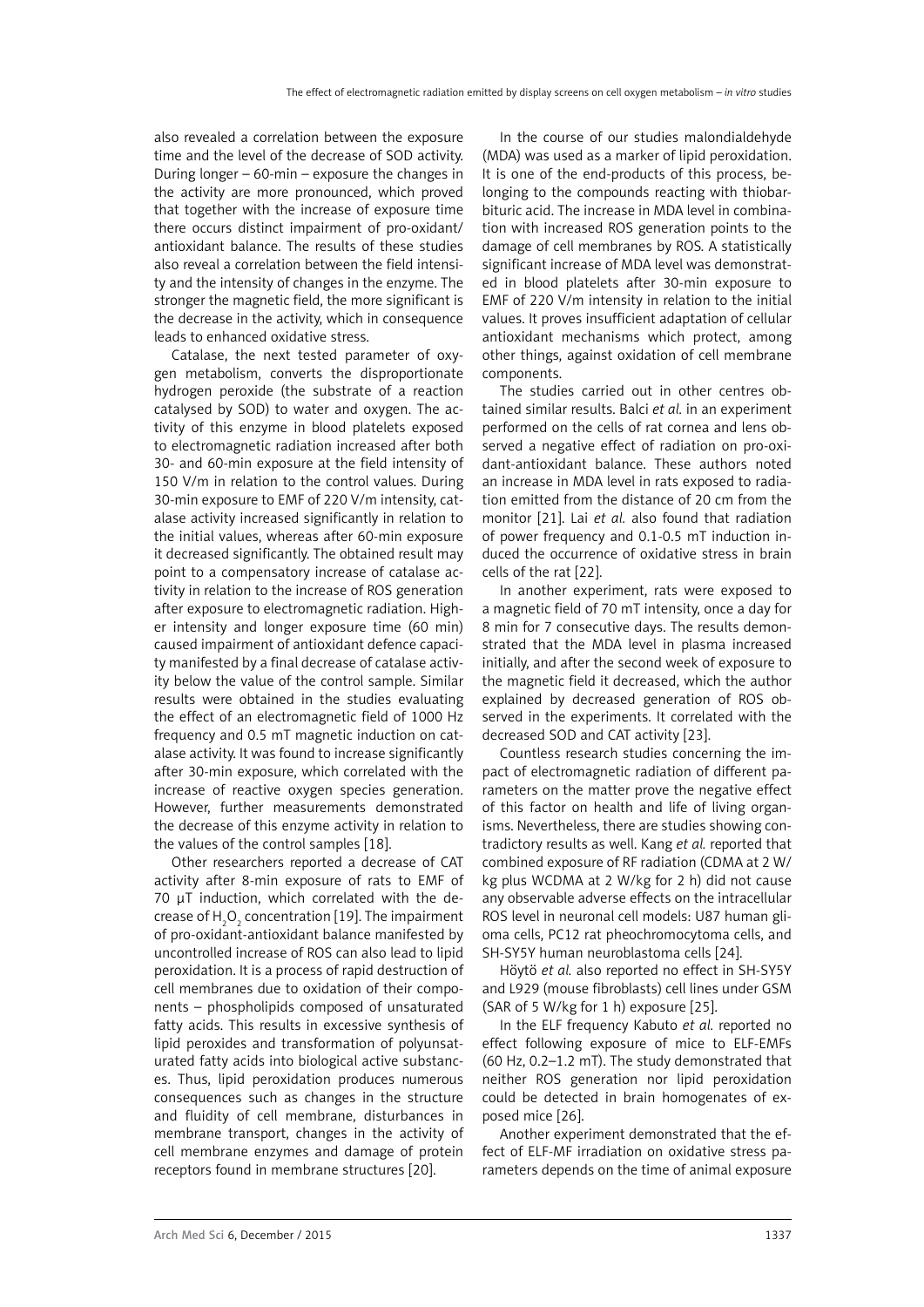to the magnetic field. The aim of the study was to assess the effect of ELF-MF parameters most frequently used in magnetotherapy on ROS generation in brain tissue of experimental animals depending on the time of exposure to this field. The study showed that ELF-MF applied for 30 min/day for 10 days can affect free radical generation in the brain. Prolongation of the exposure to ELF-MF (60/min/day) caused adaptation to this field [27].

The results of experiments do not lead to unequivocal conclusions. Despite numerous studies, it was impossible to identify in full statistical correlations between electromagnetic radiation of defined parameters and specific somatic effects in a human organism. In the field of electromagnetic radiation it is extremely difficult to demonstrate that there are cause and effect relationships. The interpretation of the observed phenomena is difficult because the effects of the activity of electromagnetic fields are usually weak, transitory, and difficult to reconstruct and repeat [28].

Moreover, the effects of electromagnetic fields on biological systems depend on the frequency range of the employed signals, as well as on their characteristics such as amplitude, intensity, modulation, waveform, and exposure time [27]. The contradictory results may also arise from mistakes made when reproducing exactly the same environmental conditions of the exposed case in term of vibrations and temperature variations. Description of the ELF-EMFs homogeneity within the used exposure device and temperature control is lacking in the majority of the exposure configurations. At the ELF frequencies, sham exposure should be represented by coil systems using separated strand cables wrapped in parallel to enable the currents to flow also in antiparallel directions.

Moreover, differences in cell lines [24, 25], material (human or animal cells), and experimental methods (laboratory exposure set-ups often present limitations without proper dosimetry) used for *in vitro* exposure might explain, in part, these conflicting findings. Different components and cell structures can be the site of electromagnetic radiation in an organism. For example, the high metabolic rate and lipid-rich composition of the nervous system make this organ particularly sensitive to oxidative damage. Human blood platelets, used in our study, are also very sensitive to any changes.

The established regulations on health hazards are based on two key mechanisms of interaction with biological systems, one elicited by direct current (DC) and extremely low frequency (ELF 1 Hz – 100 kHz) sources, and the other by RF (radiofrequency 100 kHz – 3 GHz) and MW (microwaves > 300 GHz) exposures.

In the field of RF, a major experimental problem is the definition of non-thermal effects and how to distinguish them from direct and indirect thermal effects (low-level EMF exposure does not induce a thermal effect). Most of the RF-EMF radiation absorbed is converted into increased thermal energy of the system, which is responsible for most effects observed in biological systems [24, 25].

Besides, it is not accurate to perform an SAR calculation that does not take into consideration the different conductivities and densities of the animal tissues – rats and mice (SAR is defined as the absorbed dose in the unitary mass of the biological target within a certain time interval) [24, 25].

Furthermore, negative effects of EMFs in the form of specific diseases are usually observed after a long time of latency, and they become apparent often after years and even in further generations. However, it is known that the strength of the EMF depends on the distance of its source, and the intensity of radiation decreases rapidly with the distance from this source. This has been confirmed by our own and other authors' studies. Chen *et al.* and Zyss, assessing the exposure to EMF emitted from monitors dependent on the distance from the appliance and also on the exposure time, came to the conclusion that a person should maintain the longest possible distance and shorten the time of exposure when working next to monitors [29, 30].

In conclusion, the observed changes (the increase) within the scope of the generation of reactive oxygen species in blood platelets exposed to electromagnetic radiation emitted by the display screens are substantially and proportionally dependent on the exposure time and the field intensity. The decrease in the antioxidant activity of superoxide dismutase and the increase or decrease (after longer and stronger radiation) in catalase activity may be the cause of adverse effects of EMF exposure on oxygen metabolism in blood platelets. The *in vitro* study showed that the oxidative stress which develops after EMF exposure may lead to lipid peroxidation in the cell membrane of blood platelets, which is expressed by a significant increase in malondialdehyde concentration. Electromagnetic radiation emitted by the display screens may cause dysfunction of the adaptability of the body in antioxidant systems of somatic cells, which can significantly interfere with the physiological functioning.

# Conflict of interest

The authors declare no conflict of interest.

### References

1. Asanowi T, Rakov A. The state of health of persons working in electric fields of outdoor 400 and 500 kV switch-yard. Gin. Tr Prof Zabol 1966; 10: 50-2.